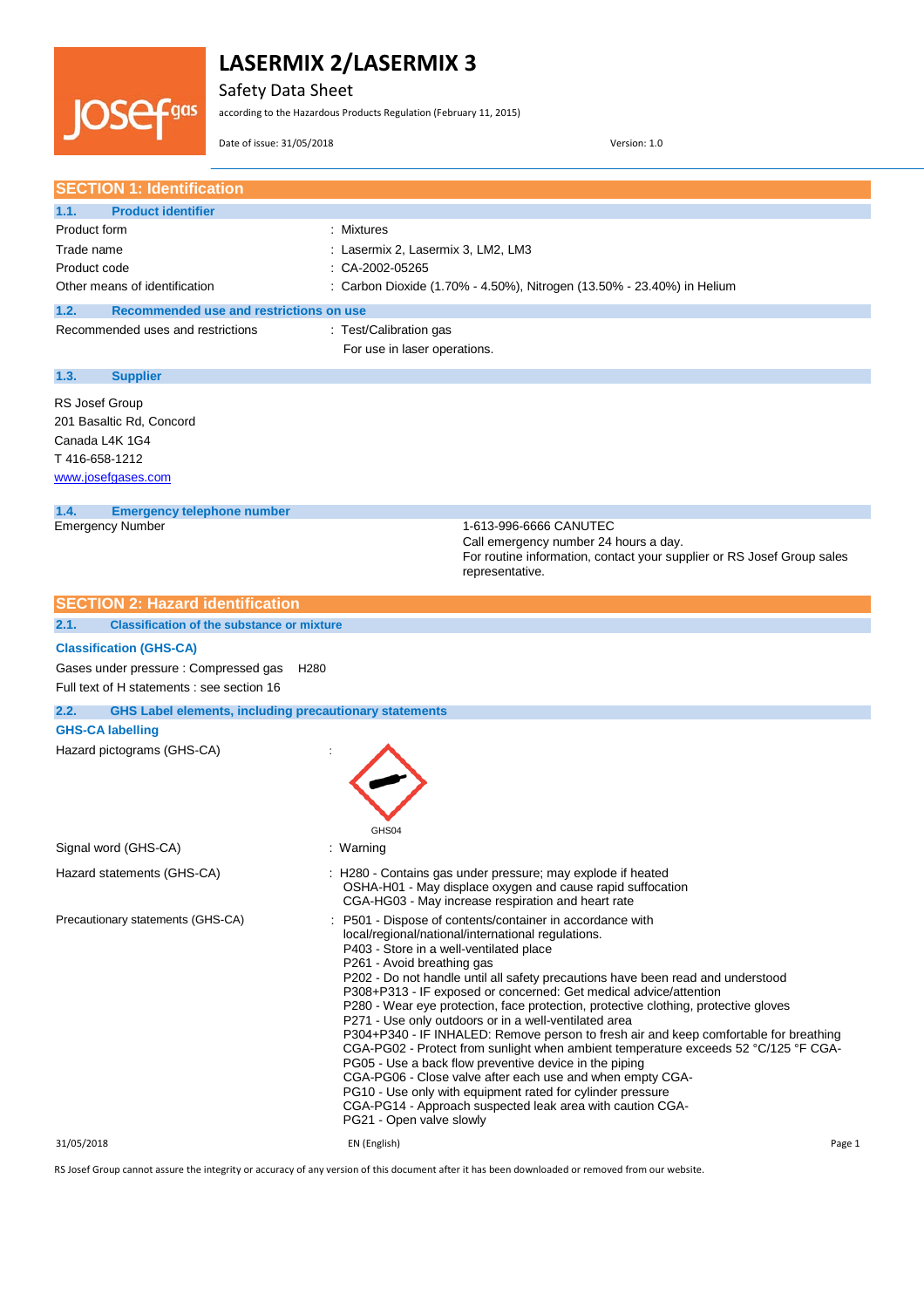Safety Data Sheet

according to the Hazardous Products Regulation (February 11, 2015)

### **SECTION 3: Composition/information on ingredients**

### **3.1. Substances**

### Not applicable

OSE

| 3.2.<br><b>Mixtures</b> |                                                  |                           |               |                                      |
|-------------------------|--------------------------------------------------|---------------------------|---------------|--------------------------------------|
| <b>Name</b>             | <b>Chemical name / Synonyms</b>                  | <b>Product identifier</b> | $\frac{9}{6}$ | <b>Classification (GHS-CA)</b>       |
| Helium (Compressed)     | Helium, compressed / Helium gas                  | (CAS-No.) 7440-59-7       | 74.9 - 80     | Press. Gas (Comp.), H280             |
| Nitrogen                | Nitrogen gas / NITROGEN / Nitrogen<br>Compressed | (CAS-No.) 7727-37-9       |               | 13.5 - 23.4 Press. Gas (Comp.), H280 |
| Carbon Dioxide          | Carbon Dioxide, CO <sub>2</sub>                  | (CAS-No.) 124-38-9        | $1.7 - 4.5$   | Press. Gas (Lig.), H280              |

Full text of hazard classes and H-statements : see section 16

| <b>SECTION 4: First-aid measures</b>                                    |                                                                                                                                    |
|-------------------------------------------------------------------------|------------------------------------------------------------------------------------------------------------------------------------|
| <b>Description of first aid measures</b><br>4.1.                        |                                                                                                                                    |
|                                                                         |                                                                                                                                    |
| First-aid measures after inhalation                                     | : Remove victim to fresh air and keep at rest in a position comfortable for breathing. If you feel<br>unwell, seek medical advice. |
| First-aid measures after skin contact                                   | : Adverse effects not expected from this product.                                                                                  |
| First-aid measures after eye contact                                    | : Adverse effects not expected from this product.                                                                                  |
| First-aid measures after ingestion                                      | : Ingestion is not considered a potential route of exposure.                                                                       |
| 4.2.<br>Most important symptoms and effects (acute and delayed)         |                                                                                                                                    |
| Symptoms/effects after inhalation                                       | : May displace oxygen and cause rapid suffocation. May increase respiration and heart rate.                                        |
| Symptoms/effects after skin contact                                     | : Adverse effects not expected from this product.                                                                                  |
| Symptoms/effects after eye contact                                      | : Adverse effects not expected from this product.                                                                                  |
| Symptoms/effects after ingestion                                        | : Ingestion is not considered a potential route of exposure.                                                                       |
| Symptoms/effects upon<br>intravenous administration                     | : Not known.                                                                                                                       |
| Chronic symptoms                                                        | : Adverse effects not expected from this product.                                                                                  |
| 4.3.<br>Immediate medical attention and special treatment, if necessary |                                                                                                                                    |

Other medical advice or treatment : If you feel unwell, seek medical advice. If breathing is difficult, give oxygen.

|                  | <b>SECTION 5: Fire-fighting measures</b>                               |                                                                                                                                                                                                                                                              |
|------------------|------------------------------------------------------------------------|--------------------------------------------------------------------------------------------------------------------------------------------------------------------------------------------------------------------------------------------------------------|
| 5.1.             | Suitable extinguishing media                                           |                                                                                                                                                                                                                                                              |
|                  | Suitable extinguishing media                                           | : Use extinguishing media appropriate for surrounding fire.                                                                                                                                                                                                  |
| 5.2.             | Unsuitable extinguishing media                                         |                                                                                                                                                                                                                                                              |
|                  | Unsuitable extinguishing media                                         | : Do not use water jet to extinguish.                                                                                                                                                                                                                        |
| 5.3.             | Specific hazards arising from the hazardous product                    |                                                                                                                                                                                                                                                              |
| Fire hazard      |                                                                        | : The product is not flammable.                                                                                                                                                                                                                              |
| Explosion hazard |                                                                        | : Product is not explosive. Heat may build pressure, rupturing closed containers, spreading fire<br>and increasing risk of burns and injuries.                                                                                                               |
|                  | Hazardous combustion products                                          | : None                                                                                                                                                                                                                                                       |
| 5.4.             | Special protective equipment and precautions for fire-fighters         |                                                                                                                                                                                                                                                              |
|                  | Firefighting instructions                                              | : In case of fire: Evacuate area. Fight fire remotely due to the risk of explosion. Exposure to fire<br>may cause containers to rupture/explode. Use water spray or fog for cooling exposed<br>containers. Exercise caution when fighting any chemical fire. |
|                  | Protection during firefighting                                         | Standard protective clothing and equipment (e.g, Self Contained Breathing Apparatus) for fire<br>fighters. Do not enter fire area without proper protective equipment, including respiratory<br>protection.                                                  |
|                  | <b>SECTION 6: Accidental release measures</b>                          |                                                                                                                                                                                                                                                              |
| 6.1.             | Personal precautions, protective equipment and emergency procedures    |                                                                                                                                                                                                                                                              |
| General measures |                                                                        | : Ensure adequate ventilation.                                                                                                                                                                                                                               |
|                  | Personal Precautions, Protective Equipment<br>and Emergency Procedures | : EVACUATE ALL PERSONNEL FROM AFFECTED AREA. Use appropriate protective<br>equipment. If leak is on user's equipment, be certain to purge piping before attempting repairs.<br>If leak is on a container or container valve contact RS Josef Group.          |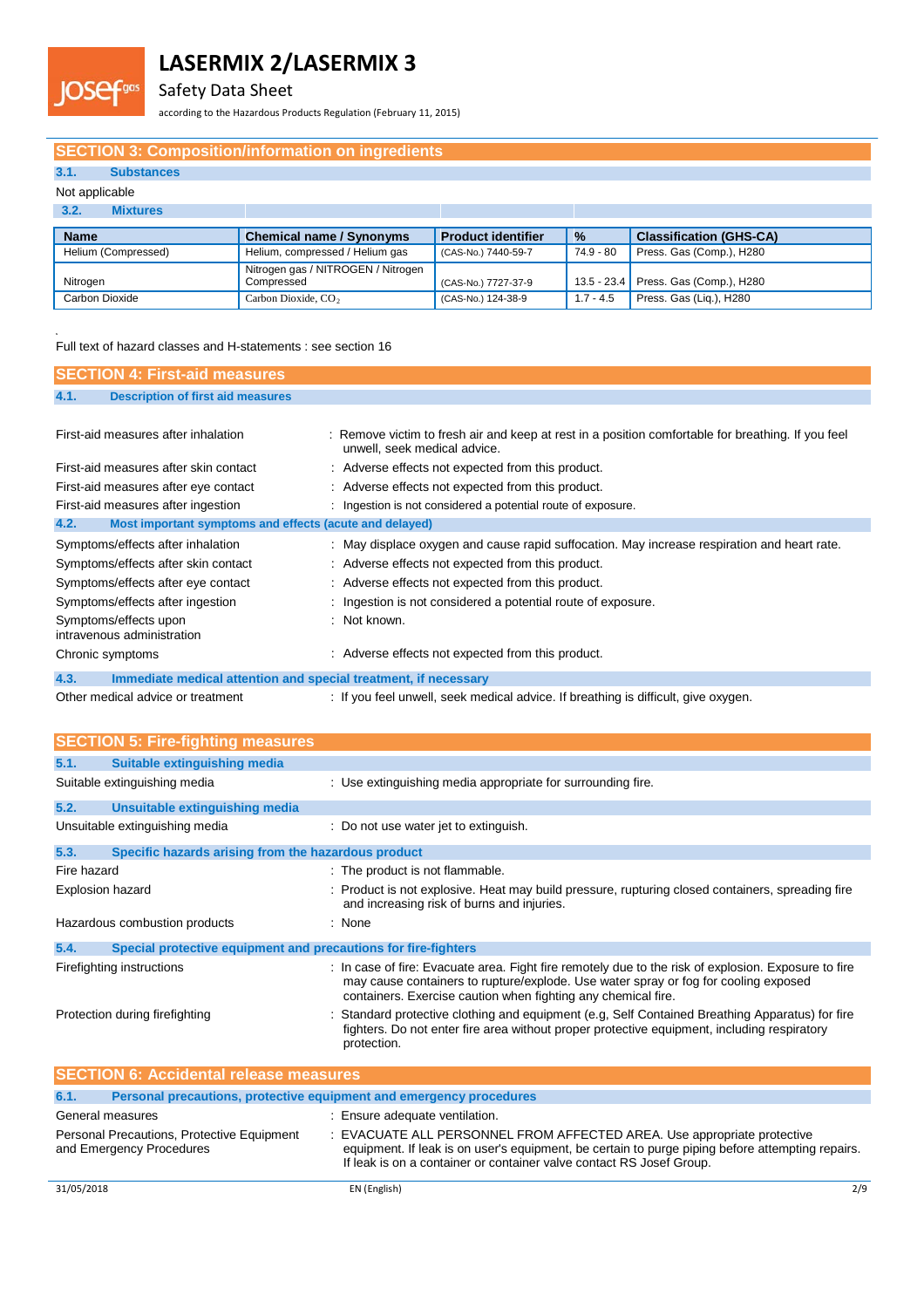## Safety Data Sheet

**JOSefgas** 

according to the Hazardous Products Regulation (February 11, 2015)

| 6.2.<br>Methods and materials for containment and cleaning up                       |                                                                                                                                                                                                                                  |
|-------------------------------------------------------------------------------------|----------------------------------------------------------------------------------------------------------------------------------------------------------------------------------------------------------------------------------|
| For containment                                                                     | : Try to stop release if without risk.                                                                                                                                                                                           |
| Methods for cleaning up                                                             | : Dispose of contents/container in accordance with local/regional/national/international<br>regulations.                                                                                                                         |
| 6.3.<br><b>Reference to other sections</b>                                          |                                                                                                                                                                                                                                  |
| For further information refer to section 8: "Exposure controls/personal protection" |                                                                                                                                                                                                                                  |
| <b>SECTION 7: Handling and storage</b>                                              |                                                                                                                                                                                                                                  |
| <b>Precautions for safe handling</b><br>7.1.                                        |                                                                                                                                                                                                                                  |
| Precautions for safe handling                                                       | : Do not handle until all safety precautions have been read and understood. Use only outdoors or<br>in a well-ventilated area.                                                                                                   |
| Hygiene measures                                                                    | : Do not eat, drink or smoke when using this product.                                                                                                                                                                            |
| Additional hazards when processed                                                   | : Pressurized container: Do not pierce or burn, even after use. Use only with equipment rated for<br>cylinder pressure. Close valve after each use and when empty.                                                               |
| Conditions for safe storage, including any incompatibilities<br>7.2.                |                                                                                                                                                                                                                                  |
| Technical measures                                                                  | : Comply with applicable regulations.                                                                                                                                                                                            |
| Storage conditions                                                                  | : Do not expose to temperatures exceeding 52 $\degree$ C/ 125 $\degree$ F. Keep container closed when not in<br>use. Protect cylinders from physical damage; do not drag, roll, slide or drop. Store in well<br>ventilated area. |
| Incompatible products                                                               | : None known.                                                                                                                                                                                                                    |
| Incompatible materials                                                              | : None known.                                                                                                                                                                                                                    |

### **SECTION 8: Exposure controls/personal protection**

### **8.1. Control parameters**

| Carbon Dioxide (124-38-9)    |                                     |                         |
|------------------------------|-------------------------------------|-------------------------|
| <b>USA - ACGIH</b>           | ACGIH TWA (ppm)                     | 5000 ppm                |
| <b>USA - ACGIH</b>           | ACGIH STEL (ppm)                    | 30000 ppm               |
| USA - OSHA                   | OSHA PEL (TWA) (mg/m <sup>3</sup> ) | 9000 mg/m <sup>3</sup>  |
| USA - OSHA                   | OSHA PEL (TWA) (ppm)                | 5000 ppm                |
| Canada (Quebec)              | VECD (mg/m <sup>3</sup> )           | 54000 mg/m <sup>3</sup> |
| Canada (Quebec)              | VECD (ppm)                          | 30000 ppm               |
| Canada (Quebec)              | $VEMP$ (mg/m <sup>3</sup> )         | 9000 mg/m <sup>3</sup>  |
| Canada (Quebec)              | VEMP (ppm)                          | 5000 ppm                |
| Alberta                      | OEL STEL (mg/m <sup>3</sup> )       | 54000 mg/m <sup>3</sup> |
| Alberta                      | OEL STEL (ppm)                      | 30000 ppm               |
| Alberta                      | OEL TWA (mg/m <sup>3</sup> )        | 9000 mg/m <sup>3</sup>  |
| Alberta                      | OEL TWA (ppm)                       | 5000 ppm                |
| <b>British Columbia</b>      | OEL STEL (ppm)                      | 15000 ppm               |
| <b>British Columbia</b>      | OEL TWA (ppm)                       | 5000 ppm                |
| Manitoba                     | OEL STEL (ppm)                      | 30000 ppm               |
| Manitoba                     | OEL TWA (ppm)                       | 5000 ppm                |
| <b>New Brunswick</b>         | OEL STEL (mg/m <sup>3</sup> )       | 54000 mg/m <sup>3</sup> |
| <b>New Brunswick</b>         | OEL STEL (ppm)                      | 30000 ppm               |
| <b>New Brunswick</b>         | OEL TWA (mg/m <sup>3</sup> )        | 9000 mg/m <sup>3</sup>  |
| <b>New Brunswick</b>         | OEL TWA (ppm)                       | 5000 ppm                |
| New Foundland & Labrador     | OEL STEL (ppm)                      | 30000 ppm               |
| New Foundland & Labrador     | OEL TWA (ppm)                       | 5000 ppm                |
| Nova Scotia                  | OEL STEL (ppm)                      | 30000 ppm               |
| Nova Scotia                  | OEL TWA (ppm)                       | 5000 ppm                |
| Nunavut                      | OEL STEL (ppm)                      | 30000 ppm               |
| Nunavut                      | OEL TWA (ppm)                       | 5000 ppm                |
| <b>Northwest Territories</b> | OEL STEL (ppm)                      | 30000 ppm               |
| 31/05/2018                   | EN (English)                        | 3/9                     |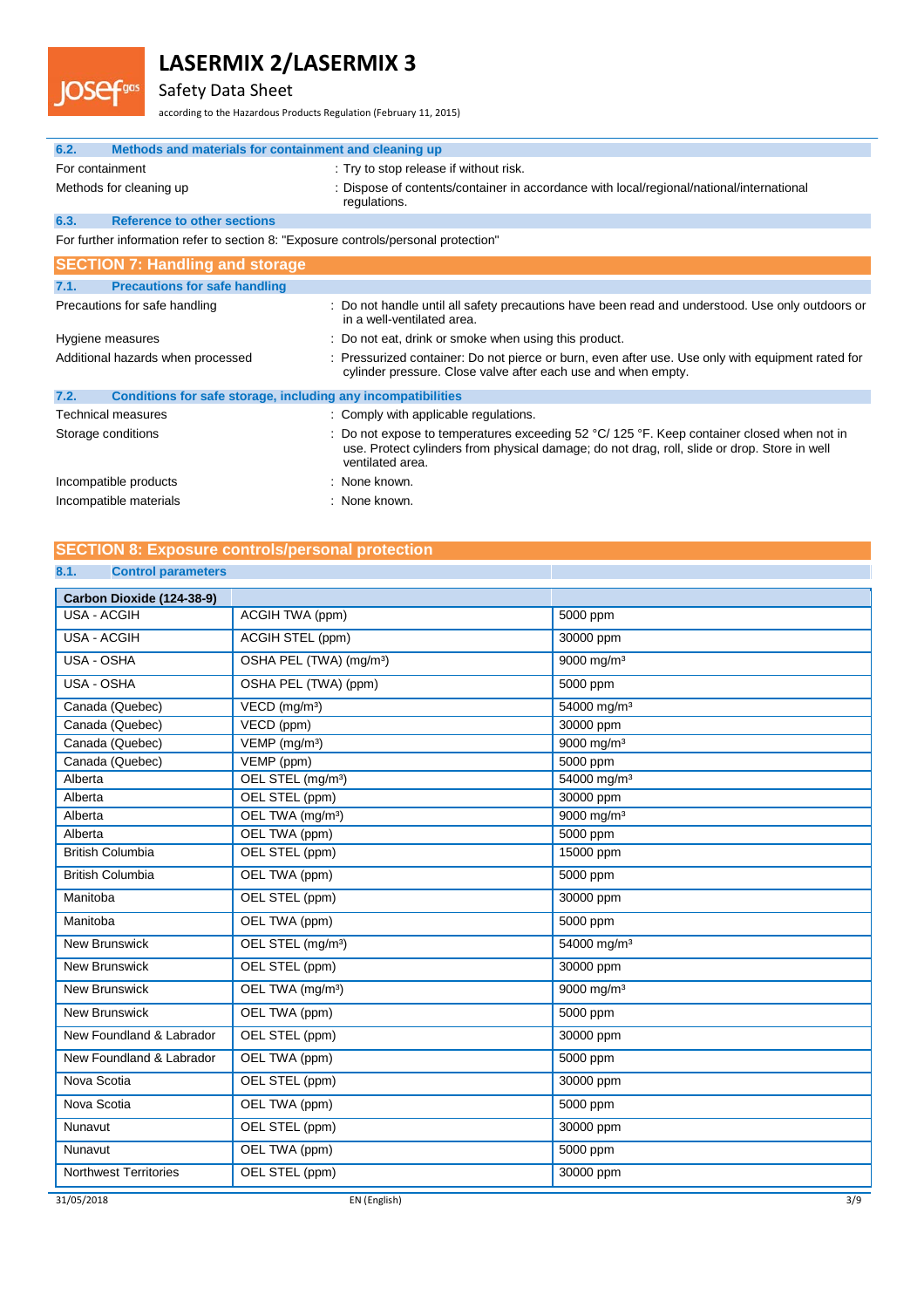### Safety Data Sheet

according to the Hazardous Products Regulation (February 11, 2015)

| Carbon Dioxide (124-38-9)                       |                               |                         |
|-------------------------------------------------|-------------------------------|-------------------------|
| <b>Northwest Territories</b>                    | OEL TWA (ppm)                 | 5000 ppm                |
| Ontario                                         | OEL STEL (ppm)                | 30000 ppm               |
| Ontario                                         | OEL TWA (ppm)                 | 5000 ppm                |
| <b>Prince Edward Island</b>                     | OEL STEL (ppm)                | 30000 ppm               |
| <b>Prince Edward Island</b>                     | OEL TWA (ppm)                 | 5000 ppm                |
| Saskatchewan                                    | OEL STEL (ppm)                | 30000 ppm               |
| Saskatchewan                                    | OEL TWA (ppm)                 | 5000 ppm                |
| Yukon                                           | OEL STEL (mg/m <sup>3</sup> ) | 27000 mg/m <sup>3</sup> |
| Yukon                                           | OEL STEL (ppm)                | 15000 ppm               |
| Yukon                                           | OEL TWA (mg/m <sup>3</sup> )  | 9000 mg/m <sup>3</sup>  |
| Yukon                                           | OEL TWA (ppm)                 | 5000 ppm                |
| <b>Appropriate engineering controls</b><br>8.2. |                               |                         |

Appropriate engineering controls : Ensure exposure is below occupational exposure limits (where available). Provide adequate general and local exhaust ventilation. Systems under pressure should be regularly checked for leakages. Oxygen detectors should be used when asphyxiating gases may be released. Consider the use of a work permit system e.g. for maintenance activities. Environmental exposure controls : Refer to local regulations for restriction of emissions to the atmosphere. See section 13 for

specific methods for waste gas treatment. **8.3. Individual protection measures/Personal protective equipment**

**Personal protective equipment:**

Gloves. Safety glasses. Protective clothing. Safety shoes.

#### **Hand protection:**

Wear working gloves when handling gas containers.

#### **Eye protection:**

Wear safety glasses with side shields.

#### **Skin and body protection:**

Wear suitable protective clothing, e.g. lab coats, coveralls or flame resistant clothing.

#### **Respiratory protection:**

None necessary during routine operations. See Sections 5 & 6



#### **Thermal hazard protection:**

None necessary during routine operations.

#### **Other information:**

Wear safety shoes while handling containers.

| <b>SECTION 9: Physical and chemical properties</b>            |                         |
|---------------------------------------------------------------|-------------------------|
| 9.1.<br>Information on basic physical and chemical properties |                         |
| Physical state                                                | : Gas                   |
| Appearance                                                    | : Clear, colorless gas. |
| Colour                                                        | : Colourless            |
| Odour                                                         | : Odourless             |
| Odour threshold                                               | : No data available     |
| pH                                                            | : No data available     |
| Relative evaporation rate (butylacetate=1)                    | : No data available     |
|                                                               |                         |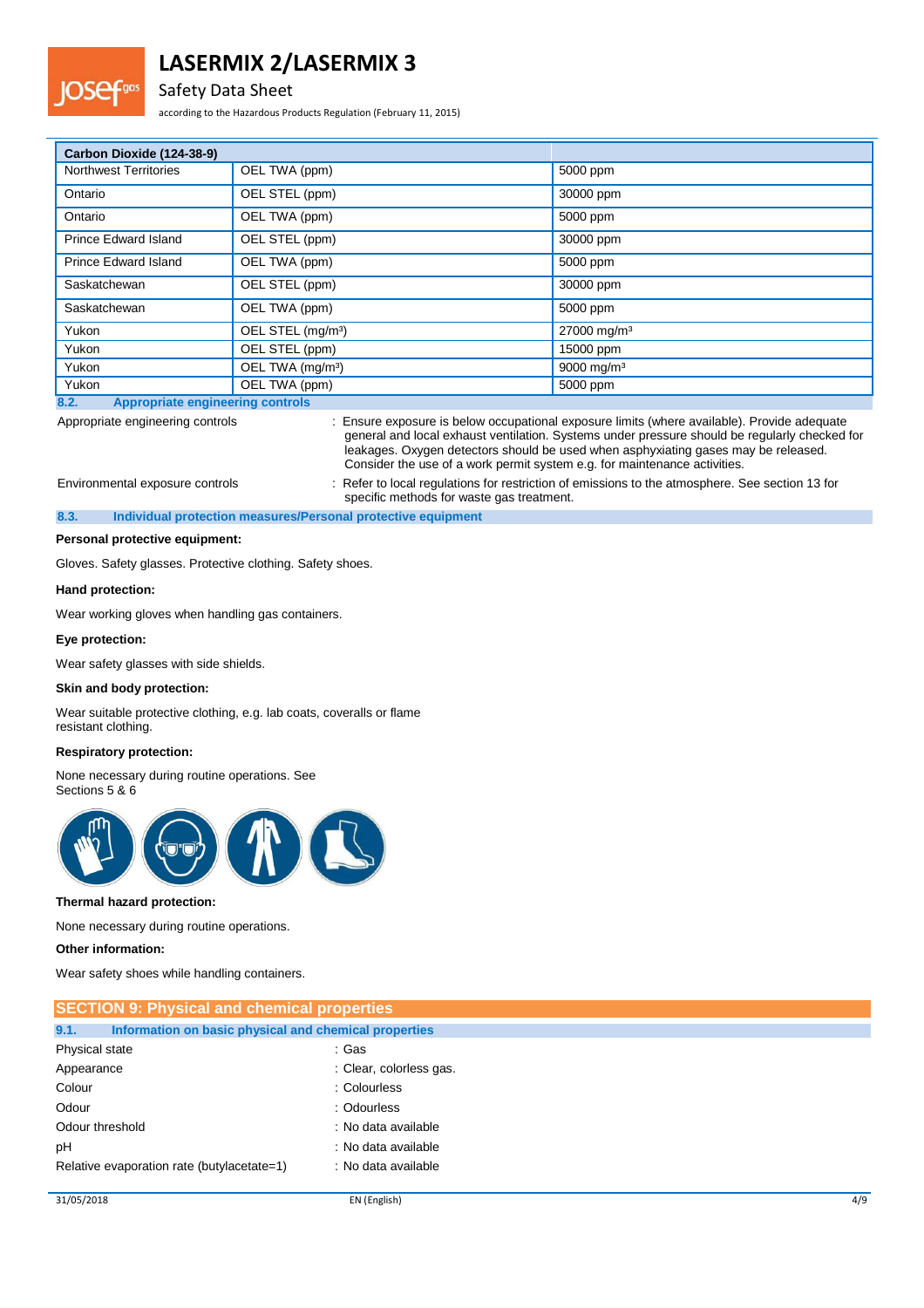## Safety Data Sheet

**JOSef**gas

according to the Hazardous Products Regulation (February 11, 2015)

| Relative evaporation rate (ether=1) | : No data available                   |
|-------------------------------------|---------------------------------------|
| Melting point                       | : No data available                   |
| Freezing point                      | : No data available                   |
| Boiling point                       | : No data available                   |
| Flash point                         | : Not applicable (non-flammable gas)  |
| Auto-ignition temperature           | : No data available                   |
| Decomposition temperature           | : No data available                   |
| Flammability (solid, gas)           | $\therefore$ See Section 2.1 and 2.2  |
| Vapour pressure                     | : No data available                   |
| Vapour pressure at 50 °C            | : No data available                   |
| Relative density                    | : No data available                   |
| Solubility                          | : Water: No data available            |
| Log Pow                             | : No data available                   |
| Viscosity, kinematic                | : No data available                   |
| Explosive properties                | : Not applicable (non-flammable gas). |
| Oxidising properties                | : None.                               |
| Explosive limits                    | : Not applicable (non-flammable gas)  |
| <b>Other information</b><br>9.2.    |                                       |

No additional information available

| <b>SECTION 10: Stability and reactivity</b> |                                                                                                          |
|---------------------------------------------|----------------------------------------------------------------------------------------------------------|
| 10.1.<br><b>Reactivity</b>                  |                                                                                                          |
| Reactivity                                  | : None known.                                                                                            |
| Chemical stability                          | : Stable under normal conditions.                                                                        |
| Possibility of hazardous reactions          | : None known.                                                                                            |
| Conditions to avoid                         | : None under recommended storage and handling conditions (see section 7).                                |
| Incompatible materials                      | : None known.                                                                                            |
| Hazardous decomposition products            | : Under normal conditions of storage and use hazardous decomposition products should not be<br>produced. |

| <b>SECTION 11: Toxicological information</b>  |                  |  |
|-----------------------------------------------|------------------|--|
| 11.1.<br>Information on toxicological effects |                  |  |
| Acute toxicity (oral)                         | : Not classified |  |
| Acute toxicity (dermal)                       | : Not classified |  |
| Acute toxicity (inhalation)                   | : Not classified |  |

| Carbon Dioxide (124-38-9)         |                     |     |
|-----------------------------------|---------------------|-----|
| LC50 inhalation rat (ppm)         | 820000 ppm/4h       |     |
| Nitrogen (7727-37-9)              |                     |     |
| LC50 inhalation rat (ppm)         | 820000 ppm/4h       |     |
| Helium (Compressed) (7440-59-7)   |                     |     |
| LC50 inhalation rat (ppm)         | 820000 ppm/4h       |     |
| Skin corrosion/irritation         | : Not classified    |     |
| Serious eye damage/irritation     | : Not classified    |     |
| Respiratory or skin sensitization | : Not classified    |     |
| Germ cell mutagenicity            | : Not classified    |     |
| Carcinogenicity                   | : Not classified    |     |
| Reproductive toxicity             | : Not classified    |     |
| STOT-single exposure              | : Not classified    |     |
| STOT-repeated exposure            | : Not classified    |     |
| Aspiration hazard                 | Not classified<br>÷ |     |
| 31/05/2018                        | EN (English)        | 5/9 |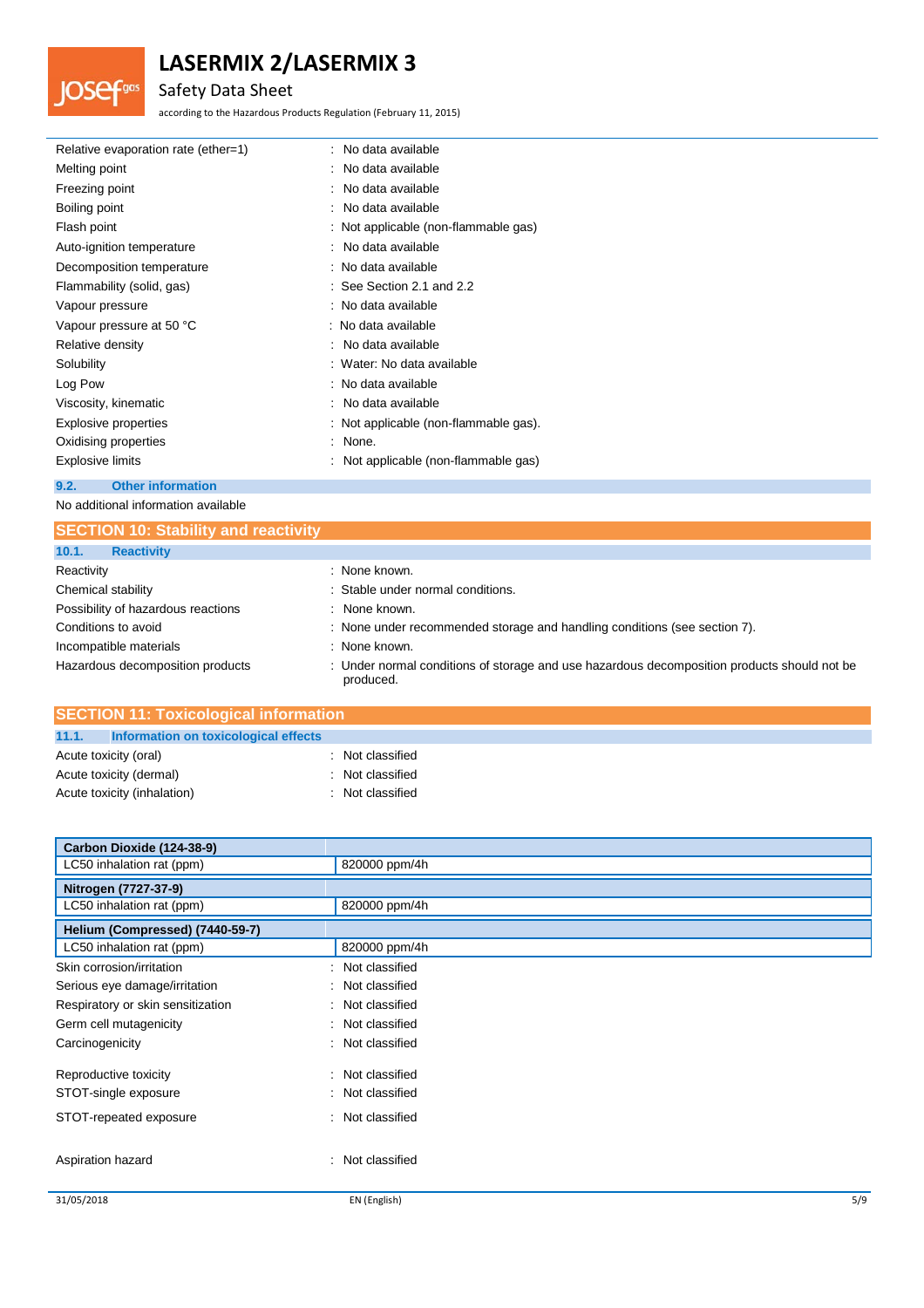## Safety Data Sheet

**IOSef<sup>gas</sup>** 

according to the Hazardous Products Regulation (February 11, 2015)

| <b>SECTION 12: Ecological information</b>                  |                                                                                                                                     |
|------------------------------------------------------------|-------------------------------------------------------------------------------------------------------------------------------------|
| 12.1.<br><b>Toxicity</b>                                   |                                                                                                                                     |
| No additional information available                        |                                                                                                                                     |
| 12.2.<br><b>Persistence and degradability</b>              |                                                                                                                                     |
|                                                            |                                                                                                                                     |
| Carbon Dioxide (124-38-9)<br>Persistence and degradability | No ecological damage caused by this product.                                                                                        |
|                                                            |                                                                                                                                     |
| Nitrogen (7727-37-9)                                       |                                                                                                                                     |
| Persistence and degradability                              | No ecological damage caused by this product.                                                                                        |
| Helium (Compressed) (7440-59-7)                            |                                                                                                                                     |
| Persistence and degradability                              | No ecological damage caused by this product.                                                                                        |
| <b>Bioaccumulative potential</b><br>12.3.                  |                                                                                                                                     |
| Carbon Dioxide (124-38-9)                                  |                                                                                                                                     |
| BCF fish 1                                                 | (no bioaccumulation)                                                                                                                |
| Log Pow                                                    | 0.83                                                                                                                                |
| Bioaccumulative potential                                  | No ecological damage caused by this product.                                                                                        |
| Nitrogen (7727-37-9)                                       |                                                                                                                                     |
| Log Pow                                                    | Not applicable for inorganic gases.                                                                                                 |
| Bioaccumulative potential                                  | No ecological damage caused by this product.                                                                                        |
| Helium (Compressed) (7440-59-7)                            |                                                                                                                                     |
| Log Pow                                                    | Not applicable for inorganic gases.                                                                                                 |
| Bioaccumulative potential                                  | No ecological damage caused by this product.                                                                                        |
| 12.4.<br><b>Mobility in soil</b>                           |                                                                                                                                     |
|                                                            |                                                                                                                                     |
| Carbon Dioxide (124-38-9)<br>Log Pow                       | 0.83                                                                                                                                |
| Ecology - soil                                             | No ecological damage caused by this product.                                                                                        |
|                                                            |                                                                                                                                     |
| Nitrogen (7727-37-9)<br>Log Pow                            | Not applicable for inorganic gases.                                                                                                 |
| Ecology - soil                                             | No ecological damage caused by this product.                                                                                        |
|                                                            |                                                                                                                                     |
| Helium (Compressed) (7440-59-7)<br>Log Pow                 | Not applicable for inorganic gases.                                                                                                 |
| Ecology - soil                                             | No ecological damage caused by this product.                                                                                        |
|                                                            |                                                                                                                                     |
| 12.5.<br><b>Other adverse effects</b>                      |                                                                                                                                     |
| Effect on ozone layer                                      | : No known effects from this product.                                                                                               |
| <b>GWPmix comment</b>                                      | : No known effects from this product.                                                                                               |
| <b>SECTION 13: Disposal considerations</b>                 |                                                                                                                                     |
| 13.1.<br><b>Disposal methods</b>                           |                                                                                                                                     |
| Waste treatment methods                                    | : Contact supplier if guidance is required. Do not discharge into any place where its                                               |
|                                                            | accumulation could be dangerous. Ensure that the emission levels from local regulations or<br>operating permits are not exceeded.   |
| Product/Packaging disposal recommendations                 | : Refer to the CGA Pamphlet P-63 "Disposal of Gases" available at www.cganet.com for<br>more guidance on suitable disposal methods. |
| Ecology - waste materials                                  | : None known.                                                                                                                       |
| <b>SECTION 14: Transport information</b>                   |                                                                                                                                     |
|                                                            |                                                                                                                                     |
| <b>Basic shipping description</b><br>14.1.                 |                                                                                                                                     |
| In accordance with TDG                                     |                                                                                                                                     |
| <b>Transportation of Dangerous Goods</b>                   |                                                                                                                                     |

| UN-No. (TDG)                          | : UN1956                                          |
|---------------------------------------|---------------------------------------------------|
| <b>TDG Primary Hazard Classes</b>     | : 2.2 - Class 2.2 - Non-Flammable, Non-Toxic Gas. |
| <b>Transport Document Description</b> | : UN1956 Compressed gas, n.o.s., $2.2$            |
| Proper Shipping Name                  | : Compressed gas, n.o.s.                          |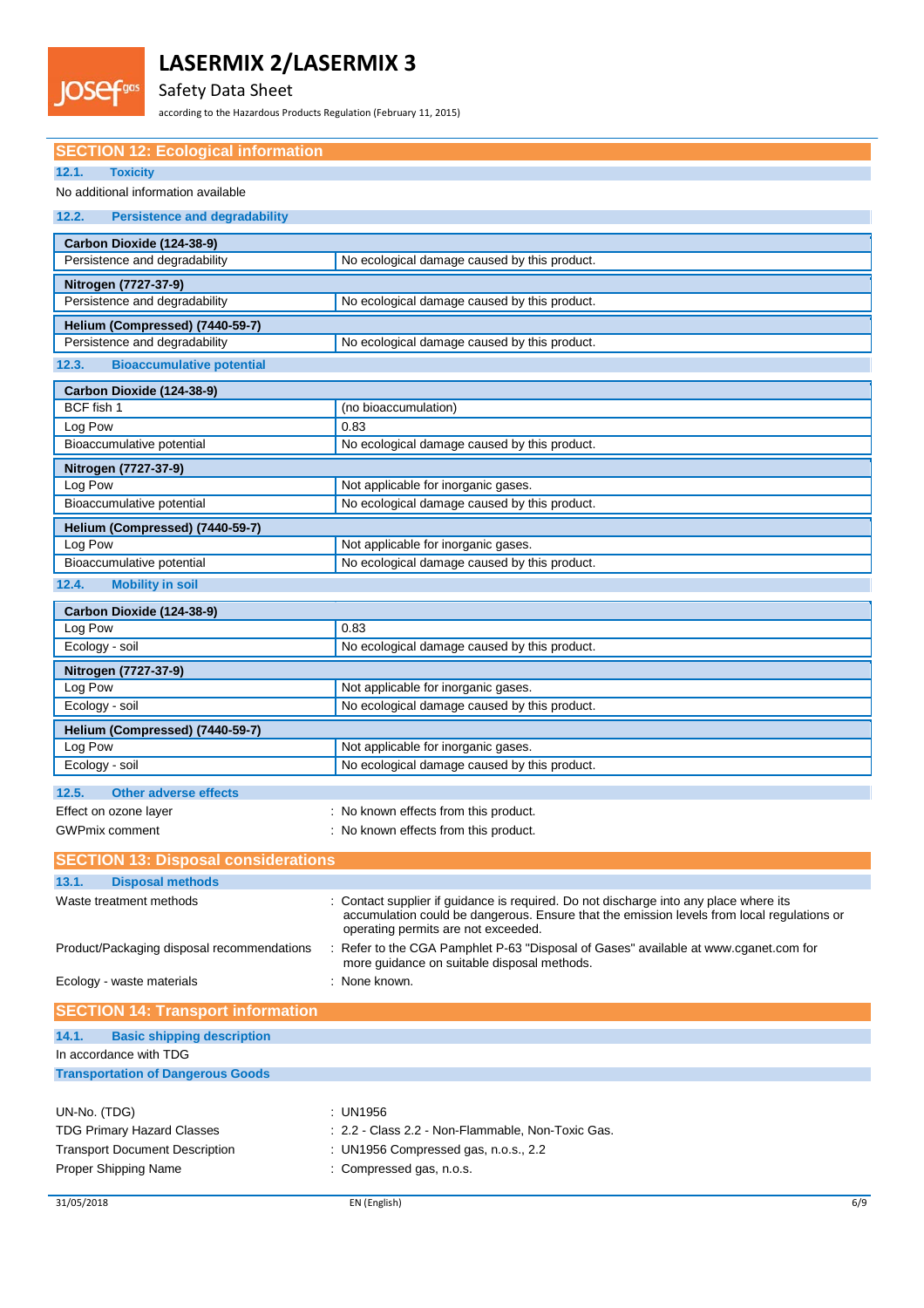

Safety Data Sheet

according to the Hazardous Products Regulation (February 11, 2015)

| Hazard labels (TDG)                                                                                                                                             | : 2.2 - Non-flammable, non-toxic gases                                                                                                                                                                                                                                                                                                                                                                                                                                                                                                                                                                                                                                                                                                                                                                                                                                                                                                                                                                                                                                                                                                                                                                                                                                                                                                                                                                                                                                                                                                                                                                                                                                                                                                                                                                                                                                                                                                                                                                                                                                                                                                                                                                                                                                                                                                                                                                                                                                                                                                                                                                                                                                                                                                                                                                                                                                                                                                                                                                                                                                                                                                                                                                                                                                                                                                                                                                                                                                                                                                                                                                                                                                   |
|-----------------------------------------------------------------------------------------------------------------------------------------------------------------|--------------------------------------------------------------------------------------------------------------------------------------------------------------------------------------------------------------------------------------------------------------------------------------------------------------------------------------------------------------------------------------------------------------------------------------------------------------------------------------------------------------------------------------------------------------------------------------------------------------------------------------------------------------------------------------------------------------------------------------------------------------------------------------------------------------------------------------------------------------------------------------------------------------------------------------------------------------------------------------------------------------------------------------------------------------------------------------------------------------------------------------------------------------------------------------------------------------------------------------------------------------------------------------------------------------------------------------------------------------------------------------------------------------------------------------------------------------------------------------------------------------------------------------------------------------------------------------------------------------------------------------------------------------------------------------------------------------------------------------------------------------------------------------------------------------------------------------------------------------------------------------------------------------------------------------------------------------------------------------------------------------------------------------------------------------------------------------------------------------------------------------------------------------------------------------------------------------------------------------------------------------------------------------------------------------------------------------------------------------------------------------------------------------------------------------------------------------------------------------------------------------------------------------------------------------------------------------------------------------------------------------------------------------------------------------------------------------------------------------------------------------------------------------------------------------------------------------------------------------------------------------------------------------------------------------------------------------------------------------------------------------------------------------------------------------------------------------------------------------------------------------------------------------------------------------------------------------------------------------------------------------------------------------------------------------------------------------------------------------------------------------------------------------------------------------------------------------------------------------------------------------------------------------------------------------------------------------------------------------------------------------------------------------------------|
|                                                                                                                                                                 |                                                                                                                                                                                                                                                                                                                                                                                                                                                                                                                                                                                                                                                                                                                                                                                                                                                                                                                                                                                                                                                                                                                                                                                                                                                                                                                                                                                                                                                                                                                                                                                                                                                                                                                                                                                                                                                                                                                                                                                                                                                                                                                                                                                                                                                                                                                                                                                                                                                                                                                                                                                                                                                                                                                                                                                                                                                                                                                                                                                                                                                                                                                                                                                                                                                                                                                                                                                                                                                                                                                                                                                                                                                                          |
| <b>TDG Special Provisions</b><br>Explosive Limit and Limited Quantity Index<br>Excepted quantities (TDG)<br>Passenger Carrying Road Vehicle or Passenger : 75 L | : 16 - (1) The technical name of at least one of the most dan gerous substances that<br>predominantly contributes to the hazard or hazards posed by the dangerous goods must be<br>shown, in parentheses, on the shipping document following the shipping name in accordance<br>with clause $3.5(1)(c)(ii)(A)$ of Part 3 (Documentation). The t echnical name must also be shown,<br>in parentheses, on a small means of containment or on a ta g following the shipping name in<br>accordance with subsections 4.11(2) and (3) of Part 4 (Dangerous Goods Safety Marks). (2)<br>Despite subsection (1), the technical name for the following dangerous goods is not required to<br>be shown on a shipping document or on a small means of c ontainment when Canadian law for<br>domestic transport or an international convention for interna tional transport prohibits the<br>disclosure of the technical name: (a)UN1544, ALKALOID SALTS, SOLID, N.O.S. or<br>ALKALOIDS, SOLID, N.O.S; (b)UN1851, MEDICINE, LIQUID, TOXIC, N.O.S; (c)UN3140,<br>ALKALOID SALTS, LIQUID, N.O.S. or ALKALOIDS, LIQUI D, N.O.S; (d)UN3248, MEDICINE,<br>LIQUID, FLAMMABLE, TOXIC, N.O.S; or (e)UN3249, MED ICINE, SOLID, TOXIC, N.O.S. An<br>example in Canada is the "Food and Drugs Act". (3) Despit e subsection (1), the technical name<br>for the following dangerous goods is not required to be sho wn on a small means of<br>containment: (a)UN2814, INFECTIOUS SUBSTANCE, AFF ECTING HUMANS; or (b)UN2900,<br>INFECTIOUS SUBSTANCE, AFFECTING ANIMALS. SOR/2014-306<br>148 - (1) Part 5 (Means of Containment) does not apply to r adiation detectors that contain<br>these dangerous goods in non-refillable pressure receptacl es if (a) the working pressure in each<br>receptacle is less than 5 000 KPa; (b) the capacity of each receptacle is less than 12 L; (c) each<br>receptacle has a minimum burst pressure of (i) at least 3 tim es the working pressure, when the<br>receptacle is fitted with a relief device, or (ii) at least 4 times the working pressure, when the<br>receptacle is not fitted with a relief device; (d)each receptac le is manufactured from material<br>that will not fragment upon rupture; (e)each detector is man ufactured under a quality assurance<br>program; ISO 9001:2008 is an example of a quality assuran ce program. (f) the detectors are<br>transported in strong outer means of containment; and (g) a detector in its outer means of<br>containment is capable of withstanding a 1.2 m drop test without breakage of the detector or<br>rupture of the outer means of containment. (2) Part 5 (Means of Containment) does not apply to<br>radiation detectors that contain these dangerous goods in n on-refillable pressure receptacles<br>and that are included in equipment, if (a)the conditions set out in paragraphs (1)(a) to (e) are<br>met; and (b)the equipment is contained in a strong outer m eans of containment or the<br>equipment affords the detectors with protection that is equi valent to that provided by a strong<br>outer means of containment. (3) These Regulations, except for Part 1 (Coming into Force,<br>Repeal, Interpretation, General Provisions and Special Cases) and Part 2 (Classification), do<br>not apply to radiation detectors that contain these dangerou s goods in non-refillable pressure<br>receptacles, including detectors in radiation detection systems, if the detectors meet the<br>requirements of subsection (1) or (2), as applicable, and th e capacity of the receptacles that<br>contain the detectors is less than 50 mL. SOR/2014-306<br>: 0.125 L<br>E0 |
| Carrying Railway Vehicle Index                                                                                                                                  |                                                                                                                                                                                                                                                                                                                                                                                                                                                                                                                                                                                                                                                                                                                                                                                                                                                                                                                                                                                                                                                                                                                                                                                                                                                                                                                                                                                                                                                                                                                                                                                                                                                                                                                                                                                                                                                                                                                                                                                                                                                                                                                                                                                                                                                                                                                                                                                                                                                                                                                                                                                                                                                                                                                                                                                                                                                                                                                                                                                                                                                                                                                                                                                                                                                                                                                                                                                                                                                                                                                                                                                                                                                                          |
| 14.2.<br><b>Transport information/DOT - USA</b>                                                                                                                 |                                                                                                                                                                                                                                                                                                                                                                                                                                                                                                                                                                                                                                                                                                                                                                                                                                                                                                                                                                                                                                                                                                                                                                                                                                                                                                                                                                                                                                                                                                                                                                                                                                                                                                                                                                                                                                                                                                                                                                                                                                                                                                                                                                                                                                                                                                                                                                                                                                                                                                                                                                                                                                                                                                                                                                                                                                                                                                                                                                                                                                                                                                                                                                                                                                                                                                                                                                                                                                                                                                                                                                                                                                                                          |
| <b>Department of Transport</b>                                                                                                                                  |                                                                                                                                                                                                                                                                                                                                                                                                                                                                                                                                                                                                                                                                                                                                                                                                                                                                                                                                                                                                                                                                                                                                                                                                                                                                                                                                                                                                                                                                                                                                                                                                                                                                                                                                                                                                                                                                                                                                                                                                                                                                                                                                                                                                                                                                                                                                                                                                                                                                                                                                                                                                                                                                                                                                                                                                                                                                                                                                                                                                                                                                                                                                                                                                                                                                                                                                                                                                                                                                                                                                                                                                                                                                          |
| DOT NA no.                                                                                                                                                      | : UN1956                                                                                                                                                                                                                                                                                                                                                                                                                                                                                                                                                                                                                                                                                                                                                                                                                                                                                                                                                                                                                                                                                                                                                                                                                                                                                                                                                                                                                                                                                                                                                                                                                                                                                                                                                                                                                                                                                                                                                                                                                                                                                                                                                                                                                                                                                                                                                                                                                                                                                                                                                                                                                                                                                                                                                                                                                                                                                                                                                                                                                                                                                                                                                                                                                                                                                                                                                                                                                                                                                                                                                                                                                                                                 |
| UN-No.(DOT)                                                                                                                                                     | : 1956                                                                                                                                                                                                                                                                                                                                                                                                                                                                                                                                                                                                                                                                                                                                                                                                                                                                                                                                                                                                                                                                                                                                                                                                                                                                                                                                                                                                                                                                                                                                                                                                                                                                                                                                                                                                                                                                                                                                                                                                                                                                                                                                                                                                                                                                                                                                                                                                                                                                                                                                                                                                                                                                                                                                                                                                                                                                                                                                                                                                                                                                                                                                                                                                                                                                                                                                                                                                                                                                                                                                                                                                                                                                   |
| DOT Symbols                                                                                                                                                     | : G - Identifies PSN requiring a technical name                                                                                                                                                                                                                                                                                                                                                                                                                                                                                                                                                                                                                                                                                                                                                                                                                                                                                                                                                                                                                                                                                                                                                                                                                                                                                                                                                                                                                                                                                                                                                                                                                                                                                                                                                                                                                                                                                                                                                                                                                                                                                                                                                                                                                                                                                                                                                                                                                                                                                                                                                                                                                                                                                                                                                                                                                                                                                                                                                                                                                                                                                                                                                                                                                                                                                                                                                                                                                                                                                                                                                                                                                          |
| <b>Transport Document Description</b>                                                                                                                           | : UN1956 Compressed gas, n.o.s., 2.2                                                                                                                                                                                                                                                                                                                                                                                                                                                                                                                                                                                                                                                                                                                                                                                                                                                                                                                                                                                                                                                                                                                                                                                                                                                                                                                                                                                                                                                                                                                                                                                                                                                                                                                                                                                                                                                                                                                                                                                                                                                                                                                                                                                                                                                                                                                                                                                                                                                                                                                                                                                                                                                                                                                                                                                                                                                                                                                                                                                                                                                                                                                                                                                                                                                                                                                                                                                                                                                                                                                                                                                                                                     |
| Proper Shipping Name (DOT)                                                                                                                                      | : Compressed gas, n.o.s.                                                                                                                                                                                                                                                                                                                                                                                                                                                                                                                                                                                                                                                                                                                                                                                                                                                                                                                                                                                                                                                                                                                                                                                                                                                                                                                                                                                                                                                                                                                                                                                                                                                                                                                                                                                                                                                                                                                                                                                                                                                                                                                                                                                                                                                                                                                                                                                                                                                                                                                                                                                                                                                                                                                                                                                                                                                                                                                                                                                                                                                                                                                                                                                                                                                                                                                                                                                                                                                                                                                                                                                                                                                 |
| Contains Statement Field Selection (DOT)                                                                                                                        | : DOT_TECHNICAL - Proper Shipping Name - Technical (D OT)                                                                                                                                                                                                                                                                                                                                                                                                                                                                                                                                                                                                                                                                                                                                                                                                                                                                                                                                                                                                                                                                                                                                                                                                                                                                                                                                                                                                                                                                                                                                                                                                                                                                                                                                                                                                                                                                                                                                                                                                                                                                                                                                                                                                                                                                                                                                                                                                                                                                                                                                                                                                                                                                                                                                                                                                                                                                                                                                                                                                                                                                                                                                                                                                                                                                                                                                                                                                                                                                                                                                                                                                                |
| Class (DOT)                                                                                                                                                     | : 2.2 - Class 2.2 - Non-flammable compressed gas 49 CFR 1 73.115                                                                                                                                                                                                                                                                                                                                                                                                                                                                                                                                                                                                                                                                                                                                                                                                                                                                                                                                                                                                                                                                                                                                                                                                                                                                                                                                                                                                                                                                                                                                                                                                                                                                                                                                                                                                                                                                                                                                                                                                                                                                                                                                                                                                                                                                                                                                                                                                                                                                                                                                                                                                                                                                                                                                                                                                                                                                                                                                                                                                                                                                                                                                                                                                                                                                                                                                                                                                                                                                                                                                                                                                         |
| Division (DOT)                                                                                                                                                  | : 2.2                                                                                                                                                                                                                                                                                                                                                                                                                                                                                                                                                                                                                                                                                                                                                                                                                                                                                                                                                                                                                                                                                                                                                                                                                                                                                                                                                                                                                                                                                                                                                                                                                                                                                                                                                                                                                                                                                                                                                                                                                                                                                                                                                                                                                                                                                                                                                                                                                                                                                                                                                                                                                                                                                                                                                                                                                                                                                                                                                                                                                                                                                                                                                                                                                                                                                                                                                                                                                                                                                                                                                                                                                                                                    |
|                                                                                                                                                                 |                                                                                                                                                                                                                                                                                                                                                                                                                                                                                                                                                                                                                                                                                                                                                                                                                                                                                                                                                                                                                                                                                                                                                                                                                                                                                                                                                                                                                                                                                                                                                                                                                                                                                                                                                                                                                                                                                                                                                                                                                                                                                                                                                                                                                                                                                                                                                                                                                                                                                                                                                                                                                                                                                                                                                                                                                                                                                                                                                                                                                                                                                                                                                                                                                                                                                                                                                                                                                                                                                                                                                                                                                                                                          |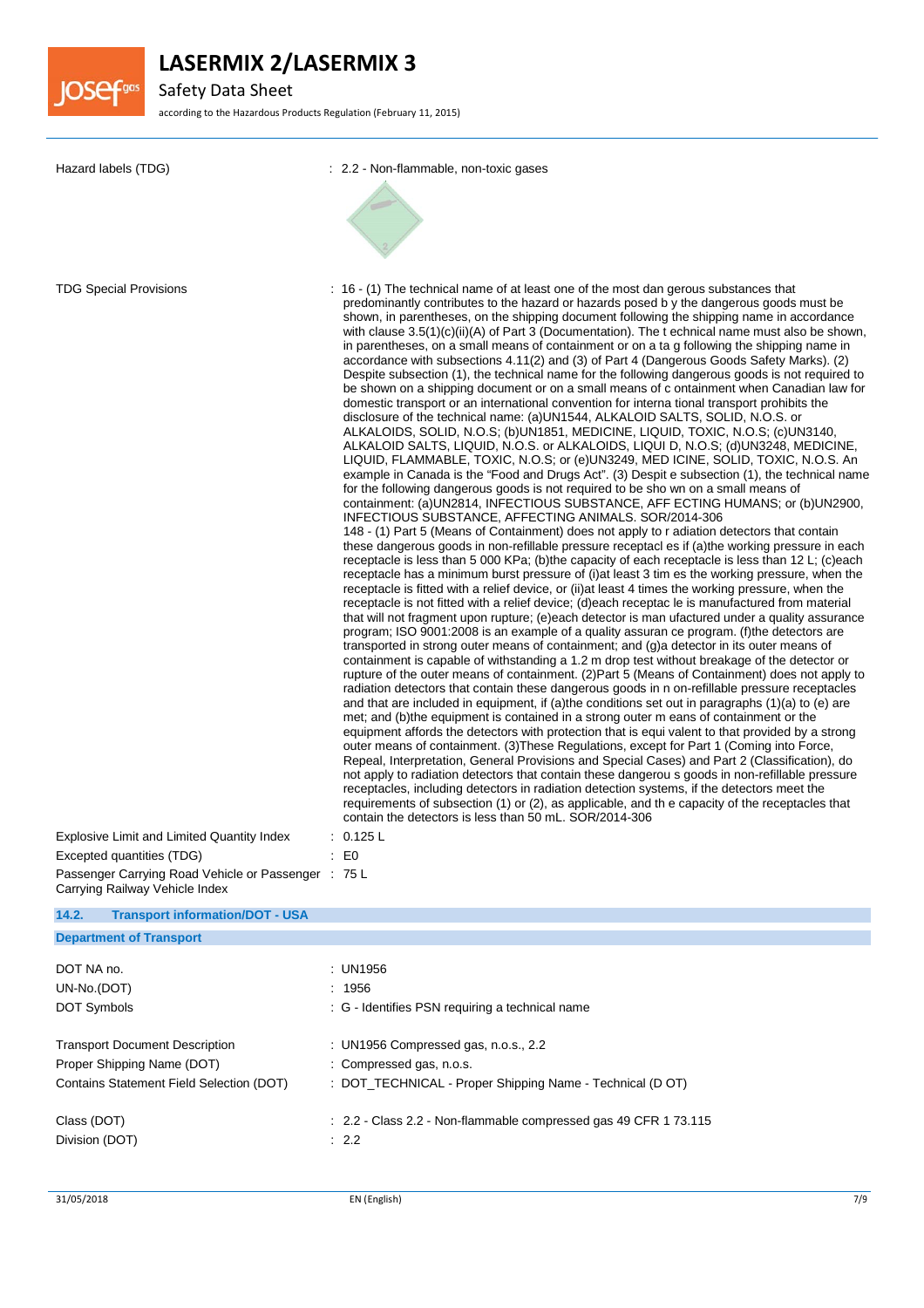

## Safety Data Sheet

according to the Hazardous Products Regulation (February 11, 2015)

| Hazard labels (DOT)                                                         | : 2.2 - Non-flammable gas                                                                                 |
|-----------------------------------------------------------------------------|-----------------------------------------------------------------------------------------------------------|
| Dangerous for the environment                                               | : No                                                                                                      |
| DOT Packaging Exceptions (49 CFR 173.xxx)                                   | : 306,307                                                                                                 |
| DOT Packaging Non Bulk (49 CFR 173.xxx)                                     | : 302,305                                                                                                 |
| DOT Packaging Bulk (49 CFR 173.xxx)                                         | : 314,315                                                                                                 |
| DOT Quantity Limitations Passenger aircraft/rail : 75 kg<br>(49 CFR 173.27) |                                                                                                           |
| DOT Quantity Limitations Cargo aircraft only (49 : 150 kg)<br>CFR 175.75)   |                                                                                                           |
| DOT Vessel Stowage Location                                                 | : A - The material may be stowed "on deck" or "under dec k" on a cargo vessel andnoa<br>passenger vessel. |

Other information **contracts** : No supplementary information available.

| 14.3.<br>Air and sea transport               |                                          |
|----------------------------------------------|------------------------------------------|
| <b>IMDG</b>                                  |                                          |
| UN-No. (IMDG)                                | : 1956                                   |
| Proper Shipping Name (IMDG)                  | : Compressed gas, n.o.s.                 |
| <b>Transport Document Description (IMDG)</b> | : UN 1956 Compressed gas, n.o.s., 2.2    |
| Class (IMDG)                                 | : 2.2 - Non-flammable, non-toxic gases   |
| <b>IATA</b>                                  |                                          |
| UN-No. (IATA)                                | : 1956                                   |
| Proper Shipping Name (IATA)                  | : Compressed gas, n.o.s.                 |
| <b>Transport Document Description (IATA)</b> | : UN 1956 Compressed gas, n.o.s., 2.2    |
| Class (IATA)                                 | : 2.2 - Gases : Non-flammable, non-toxic |

### **SECTION 15: Regulatory information**

**15.1. National regulations**

| Carbon Dioxide (124-38-9)                             |  |
|-------------------------------------------------------|--|
| Listed on the Canadian DSL (Domestic Substances List) |  |
| Nitrogen (7727-37-9)                                  |  |
| Listed on the Canadian DSL (Domestic Substances List) |  |
| Helium (Compressed) (7440-59-7)                       |  |
| Listed on the Canadian DSL (Domestic Substances List) |  |
| <b>15.2. International regulations</b>                |  |

| Carbon Dioxide (124-38-9)                                                                          |
|----------------------------------------------------------------------------------------------------|
| Listed on the AICS (Australian Inventory of Chem ical Substances)                                  |
| Listed on IECSC (Inventory of Existing Chemical Substances Produced or Imported in China)          |
| Listed on the EEC inventory EINECS (European Inventory of Existing Commercial Chemical Substances) |
| Listed on the Japanese ENCS (Existing & New Chemical Substances) inventory                         |
| Listed on the Korean ECL (Existing Chemicals Li st)                                                |
| Listed on NZIoC (New Zealand Inventory of Che micals)                                              |
| Listed on PICCS (Philippines Inventory of Chemi cals and Chemical Substances)                      |
| Listed on the United States TSCA (Toxic Substan ces Control Act) inventory                         |
| Listed on INSQ (Mexican National Inventory of C hemical Substances)                                |
| Listed on Turkish inventory of chemical                                                            |